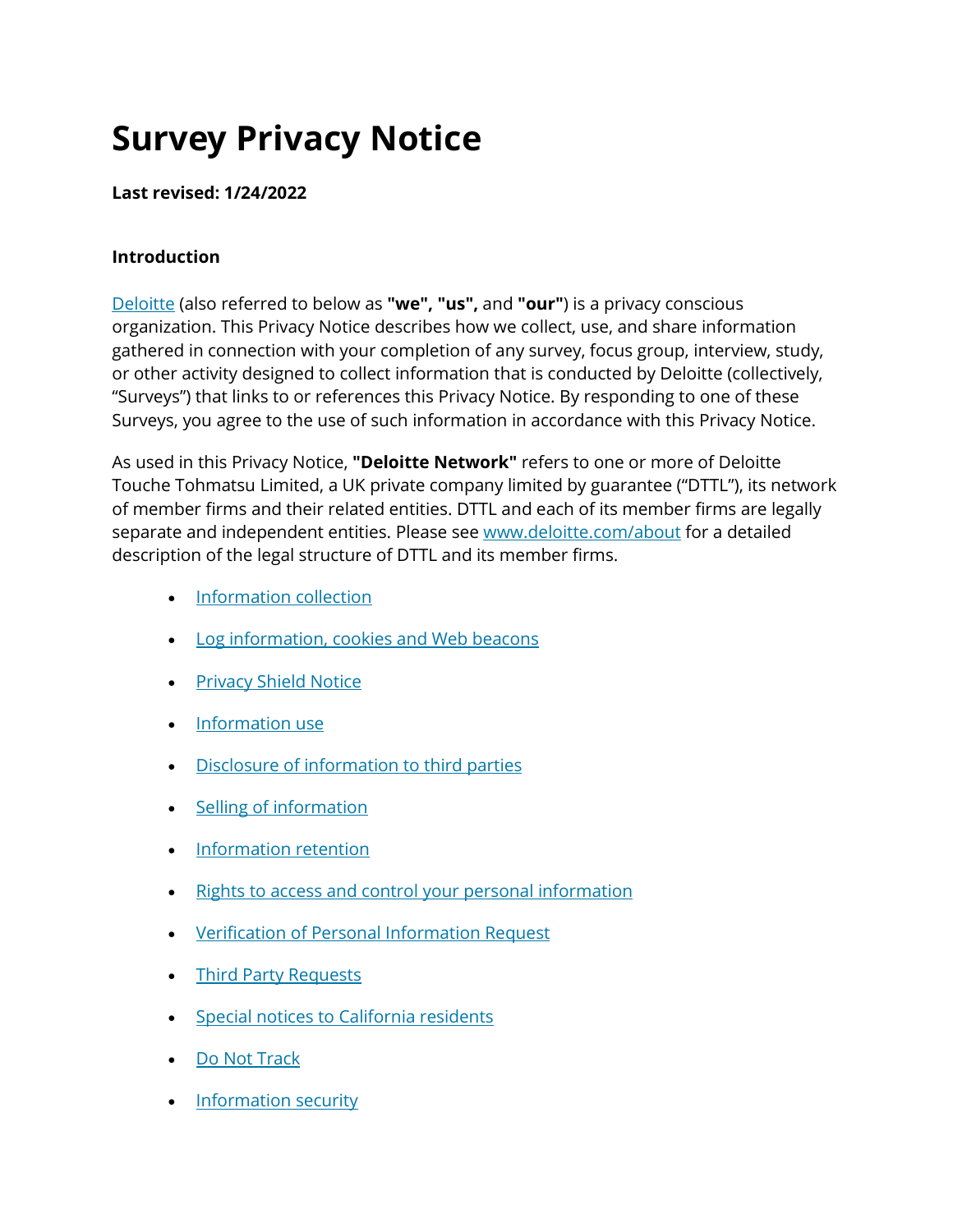- [Children's privacy protection](https://preview2.deloitte.com/us/en/legal/survey-privacy-notice.html#children)
- [Changes to our Privacy Notice](https://preview2.deloitte.com/us/en/legal/survey-privacy-notice.html#changes)
- [Contact information](https://preview2.deloitte.com/us/en/legal/survey-privacy-notice.html#contact)

#### **Information collection**

We may collect personal information about you that you provide as part of completing a Survey such as:

- Name
- Home address
- Home telephone number
- Date of birth
- Any other information about you that is relevant to the survey

Personal information that is collected from you as part of a Survey may include sensitive personal information (i.e., data relating to race or ethnic origin, religious or philosophical beliefs, trade union membership, political opinions, medical or health conditions, or information specifying the sex life or sexual orientation of an individual). We will, where necessary, obtain your explicit consent to collect and use such information.

#### **Log information, cookies and Web beacons**

For Surveys conducted electronically on a Deloitte website, we may collect standard Internet log information including your IP address, browser type and language, access times and referring website addresses. To ensure that the Surveys are well managed and to facilitate improved navigation, we or our service provider(s) may also use cookies (small text files stored in a user's browser) or Web beacons (electronic images that allow us to count users who have accessed particular content and to access certain cookies) to collect aggregate data. Additional information on how we use cookies and other tracking technologies and how you can control these can be found in our [Cookie Notice.](https://preview2.deloitte.com/us/en/legal/cookies.html)

#### **Privacy Shield Notice**

Deloitte adheres to the EU-U.S. and Swiss-U.S. Privacy Shield Frameworks as set forth by the U.S. Department of Commerce with respect to personal information that is transferred from the European Economic Area, the United Kingdom and Switzerland to the United States within the scope of Deloitte's Privacy Shield certifications. To learn more, see our [Privacy Shield Notice.](https://preview2.deloitte.com/us/en/legal/privacy-shield.html)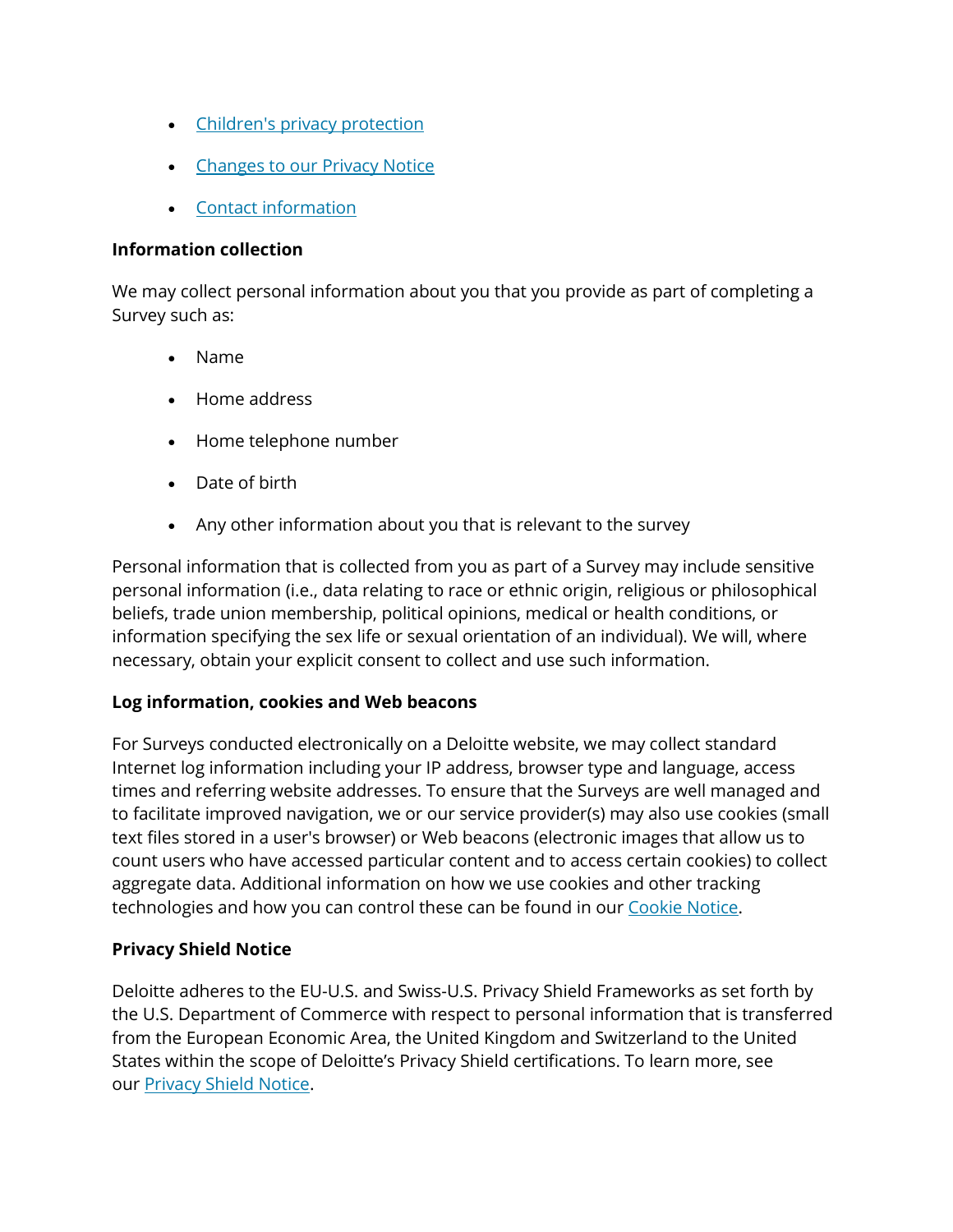#### **Information use**

We use your personal information that we collect in connection with a Survey for the purposes described in the Survey, or where we have a legitimate business interest in or other legal basis for, such collection and use. The personal information you submit to us may be used to verify your identity when you access a Survey, manage our relationship with you, including any of your requests, or to customize or improve our Surveys.

We may also use your personal information for marketing purposes, or to send you promotional materials or communications regarding services provided by us or other members of the Deloitte Network that we feel may be of interest to you. We may also contact you to seek feedback on services provided by members of the Deloitte Network or for market or other research purposes. Your personal information may also be used to protect our rights or property and that of our users.

# **Disclosure of information to third parties**

We may provide your personal information to other members of the Deloitte Network in connection with the performance of the Survey, including analysis of the data collected in the Survey. Your personal information may also be disclosed to members of the Deloitte Network and other third parties in order to respond to your requests or inquiries; as part of a corporate transaction (such as a sale, divestiture, reorganization, merger or acquisition); or where those parties handle information on our behalf.

Personal information may also be disclosed to law enforcement, regulatory or other government agencies, or to other third parties, in each case to comply with legal, regulatory, or national security obligations or requests.

We will provide notice and obtain your consent before sharing personal information about you with an unaffiliated third party that is not performing services for the Deloitte Network, except if such sharing is otherwise permitted by this Privacy Notice or the Survey.

Information about you that we have aggregated with information about other individuals or have otherwise made anonymous such that your identity cannot be determined may be shared by the Deloitte Network with third parties without restriction except to the extent otherwise set forth in the Survey.

All of these disclosures may involve the transfer of personal information to countries or regions without data protection rules similar to those in effect in your area of residence.

By responding to a Survey, you are consenting to the disclosures described above.

Any personal information that we have referenced above under "Information collection" may be disclosed to the third parties identified in this section for the purposes set forth herein.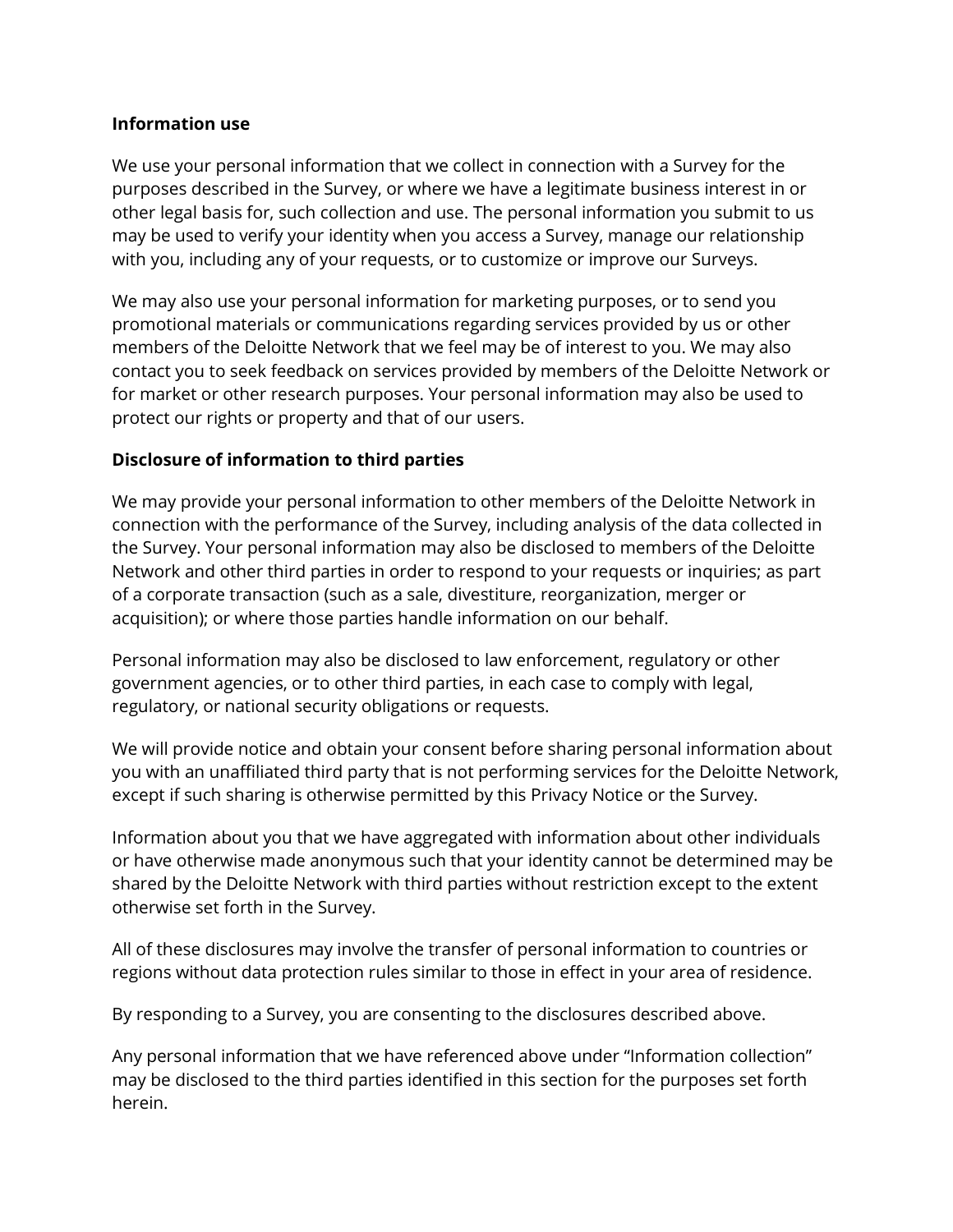# **Selling of information**

We do not sell personal information about you that is collected in connection with a Survey.

## **Information retention**

We retain personal information as necessary for the duration of the purpose outlined in this Privacy Notice. Notwithstanding the duration of the purpose, we may retain your information if necessary to comply with our legal or professional obligations, enforce our agreements, or resolve disputes.

## **Right to access and control your personal information**

You have choices about how your personal information is collected, used and shared.

Depending on the jurisdiction in which you are located, you may have the right to request that we modify, delete, or stop processing your personal information, and you may also have the right to request that we provide the following information regarding the personal information we hold about you:

- The categories and/or specific pieces of personal information we collected
- The categories of sources from which personal information is collected
- The business or commercial purpose for collecting personal information
- The categories of third parties with whom we shared personal information

To exercise any of your rights under applicable law described above regarding your personal information, please complete our **[Personal Information Request Form](https://datasubject.deloitte.com/)** or call us at this number **+1 844 919 0711**. When contacting us, please provide your name, email address, and information about the type of specific request.

Applicable laws may also give you the right to lodge a complaint with a local supervisory authority related to this Privacy Notice.

We will not discriminate against you for exercising any of your rights with respect to your personal information.

Annual personal information request metrics are available [here.](https://preview2.deloitte.com/content/dam/Deloitte/us/Documents/about-deloitte/us-about-consumer-personal-information-request-metrics.pdf)

# **Verification of Personal Information Request**

For certain personal information requests, we must first verify your identity before processing your request. To do so, we may ask you to provide us with your full name, contact information, and relationship to Deloitte. Depending on your request, we may ask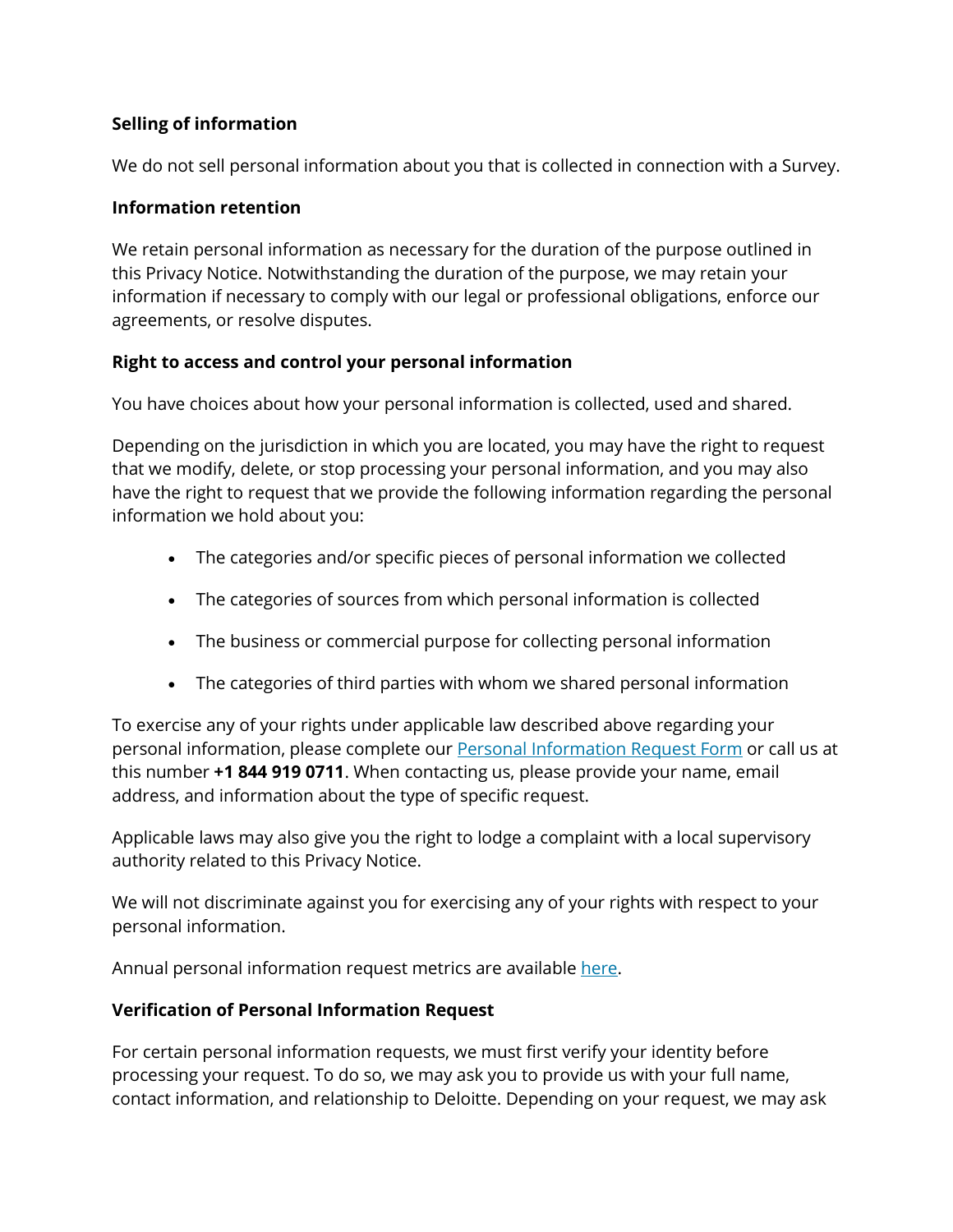you to provide additional information. Once we receive this information, we will then review it and determine whether we are able to match it to the information Deloitte maintains about you to verify your identity.

# **Third Party Requests**

If you are submitting a personal information request on behalf of someone other than yourself, please contact us at **[DataSubjectRequest@deloitte.com](mailto:DataSubjectRequest@deloitte.com)** and include proof that you are authorized to make the request. This may be in the form of a written authorization signed by the person whom you are acting on behalf of or a valid power of attorney.

# **Special notices to California residents**

If you are a California resident, you are entitled to request information concerning any personal information you provide to us as part of an established business relationship for personal, family, or household purposes that we disclose to nonaffiliated third parties for their direct marketing purposes. We do not share such personal information with nonaffiliated third parties for such purposes.

# **Do Not Track**

"Do Not Track" is a preference you can set in your Web browser to let the websites you visit know that you do not want them collecting information about you. For Surveys conducted electronically on a Deloitte website, such Surveys do not currently respond to a "Do Not Track" or similar signal. We do not engage in the collection of personal information about your online activities over time and across third-party websites or online services to provide targeted advertising and we do not allow third parties to collect such personal information when you complete an electronic Survey.

# **Information security**

We have in place reasonable commercial standards of technology and operational security to protect all personal information provided by users with respect to the Surveys from unauthorized access, disclosure, alteration or destruction.

# **Children's privacy protection**

We understand the importance of protecting children's online privacy. The Surveys are not designed for or intentionally targeted at children under the age of 13. It is not our policy to intentionally collect or maintain information about anyone under the age of 13. If we obtain actual knowledge that we have received such information, we will take steps to delete it.

# **Changes to our Privacy Notice**